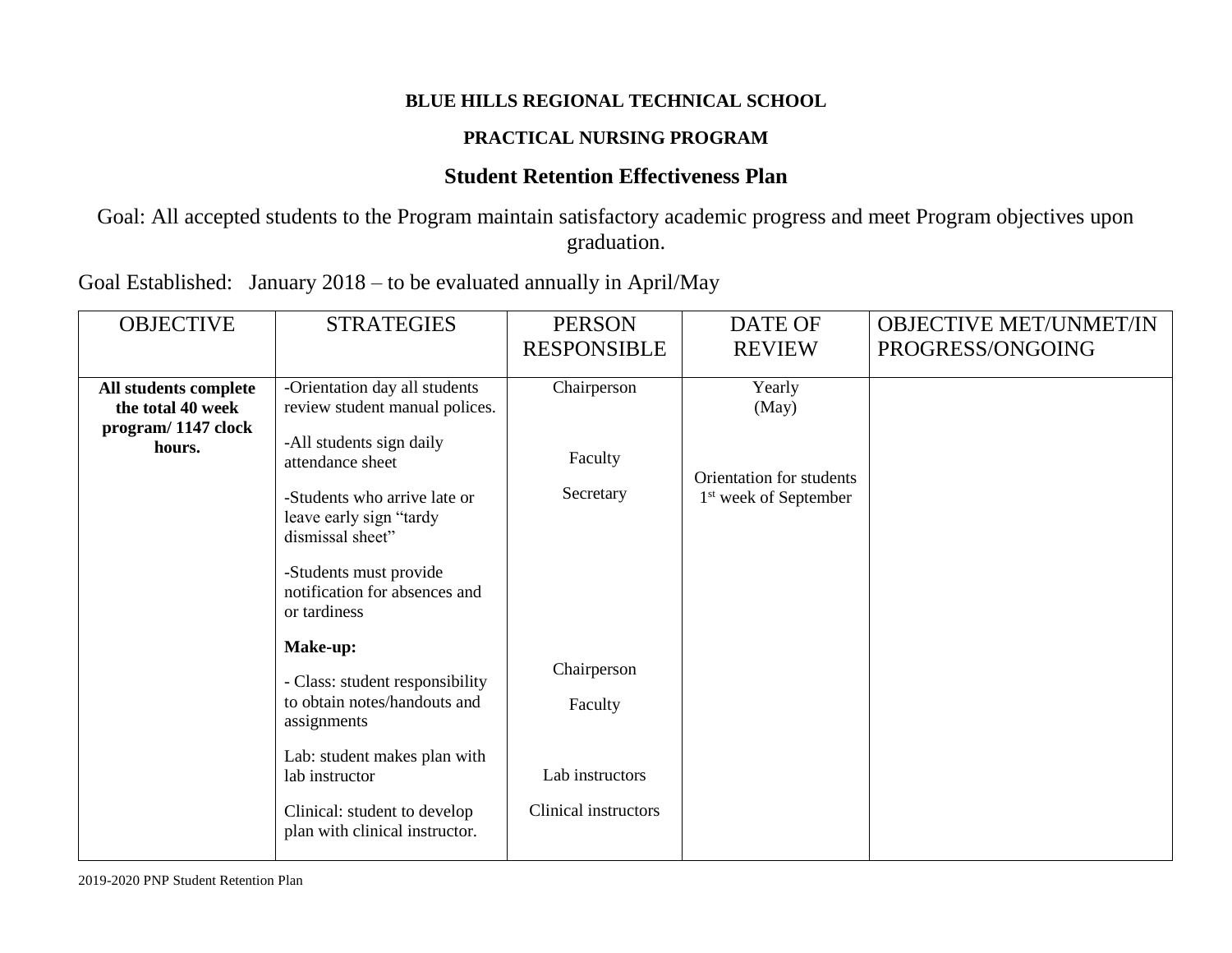|                                                  | -Students are to monitor own<br>attendance record on X2. |                       |        |  |
|--------------------------------------------------|----------------------------------------------------------|-----------------------|--------|--|
|                                                  |                                                          |                       |        |  |
|                                                  | Review attendance policy with                            |                       |        |  |
|                                                  | faculty annually in May.                                 |                       |        |  |
|                                                  |                                                          |                       |        |  |
| <b>Attendance /Tardiness</b>                     | Students with greater than 3                             | Chairperson           |        |  |
| <b>Warnings</b>                                  | absences= verbal warning.                                |                       | Yearly |  |
| <b>Students with excessive</b>                   |                                                          | Faculty               | (May)  |  |
|                                                  | $4th$ infarction= written warning                        | Secretary             |        |  |
| absences, tardiness and<br>early dismissals will | for a 6 week period                                      |                       |        |  |
| result in failure and/or                         | Subsequent infarction=                                   |                       |        |  |
| dismissal from the                               | probation for additional 6                               |                       |        |  |
| program                                          | weeks-                                                   |                       |        |  |
|                                                  |                                                          |                       |        |  |
|                                                  | A subsequent infarction occurs                           |                       |        |  |
|                                                  | could result in dismissal                                |                       |        |  |
|                                                  |                                                          |                       |        |  |
| <b>Academic Success and</b>                      |                                                          |                       |        |  |
| promotion                                        | -All instructors received a                              |                       |        |  |
|                                                  | copy of the revised NCLEX                                | Chairperson           | Yearly |  |
|                                                  | Detailed Test plan.                                      |                       | (May)  |  |
|                                                  | -Numerical grade of 75% must                             | Academic Instructor   |        |  |
|                                                  | be met for all courses.                                  | for particular course |        |  |
|                                                  |                                                          |                       |        |  |
|                                                  | -Students receiving 78% or                               |                       |        |  |
|                                                  | less on any exam should meet                             |                       |        |  |
|                                                  | with academic instructor.                                |                       |        |  |
|                                                  |                                                          |                       |        |  |
|                                                  | -Student with grade 78% or                               |                       |        |  |
|                                                  | less at midpoint in a module<br>will receive an academic |                       |        |  |
|                                                  | warning and remedial plan                                |                       |        |  |
|                                                  | issued.                                                  |                       |        |  |
|                                                  |                                                          |                       |        |  |
|                                                  | -Students who do not pass a                              |                       |        |  |
|                                                  | course will be dismissed from                            |                       |        |  |
|                                                  | the program.                                             |                       |        |  |
|                                                  |                                                          |                       |        |  |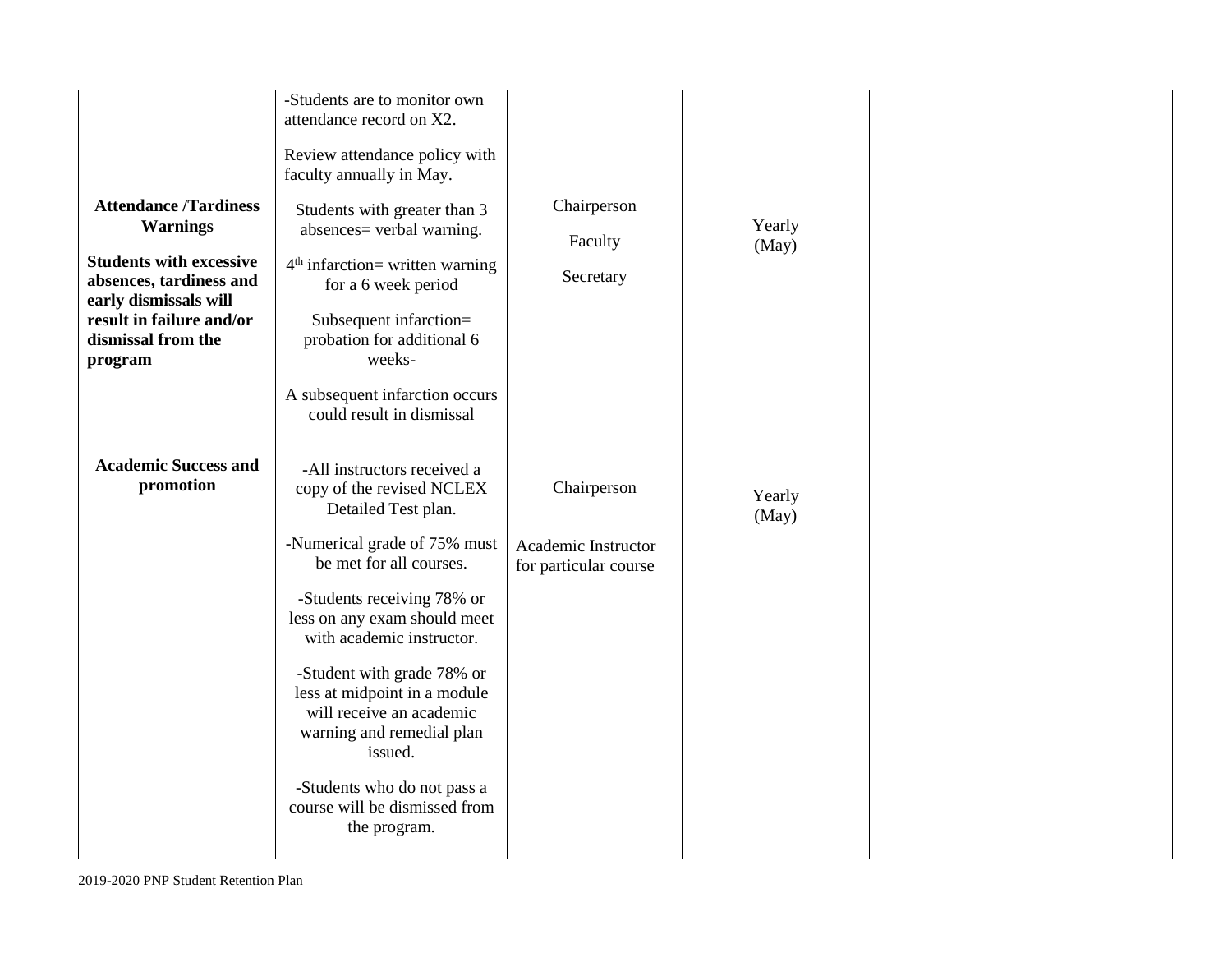| Chairperson | Yearly<br>(May)                                       |                 |
|-------------|-------------------------------------------------------|-----------------|
|             |                                                       |                 |
| All Faculty |                                                       |                 |
|             |                                                       |                 |
|             | Chairperson<br>Faculty<br><b>Clinical Instructors</b> | Yearly<br>(May) |